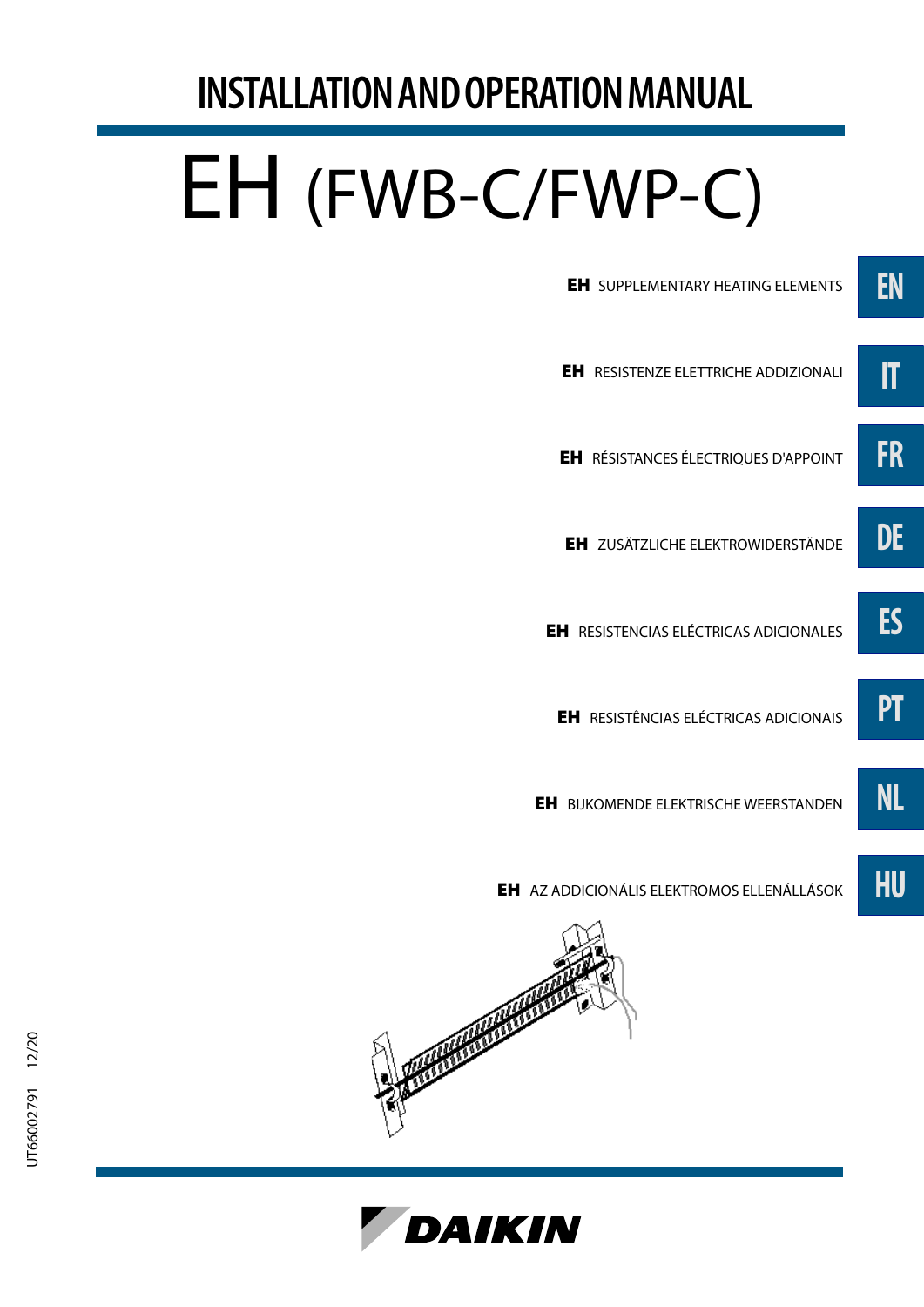The kit is shown in figure 1. It is mainly composed of

**A Armoured finned heating element** made of aluminium, requiring a 230V / 1~ / 50Hz power supply, pre-assembled with supporting brackets for fastening it to the ventilating convector and equipped with automatic and manual reset safety devices: the table below shows the power input (equivalent to the heating capacity) and current absorption;

| <b>Model</b> | Power input kW | <b>Current absorption A</b> |
|--------------|----------------|-----------------------------|
| FWB/P 04-05  | 0.6            | 2.6                         |
| FWB/P 06-08  |                | 4.3                         |
| FWB/P 10-17  |                |                             |

**EN**

- **B An automatic-reset safety thermostat**, integral with the heating element, which switches it off should overheating occur;
- Safety fuse, mounted on the supporting brackets, which causes the heating element to shut off in the event of a failure of the automatic-reset safety thermostat.
- 
- **D Brackets for supporting** the heating element.<br>**E Box containing** electric wires and control rela **E Box containing** electric wires and control relays.<br>**F Additional fuse supports** to be used for ventilating
- **F Additional fuse supports** to be used for ventilating convectors with water connections on the right.
- **G Package of screws.**
- **H Sticker** with the warning "DO NOT COVER".

#### **The EH heating element must be associated with one of the following controls:**

| <b>Control code</b>                                   |  |
|-------------------------------------------------------|--|
| <b>FWEC1 - FWEC2 - FWEC3</b><br><b>FWTSKA + FWECS</b> |  |
|                                                       |  |

These controls guarantee that the heating element will work safely, thanks to the function of supplementing the hot water heating system and the post-ventilation function **INSTALLATION**

#### **Warning! Before starting the installation procedure, disconnect the ventilating convector from the power supply**

- **1**. Remove the front panel and the condensation tray.
- **2**. Install the heating element complete with its supporting brackets on the shoulders of the heat exchanger (4 fastening screws). The wires must come out on the side opposite the water connections.
- **3**. Pass the wires of the heating element and safety devices through the opening provided on the side of the base unit; make sure you first thread the wires through the bushing (figure 3, standard configuration with water connections on the left).
- If you are installing the heating element on a **unit** with **water connections on the right** it will be necessary to **change the position of the safety devices** (figure 4):
- the safety thermostat (B) must be installed on the front fin at the bottom, always on the side where the wires come out;
- the fuse (C) must be installed using the new additional fuse support (G) supplied with the kit and repositioned on the top part of the heating element, on the side where the wires come out.
- The wall mounted control panel (see the manual provided) must be fastened to the wall in an easily accessible position allowing the user to set the functions while ensuring an accurate reading of the ambient temperature. Therefore, avoid:
- positions directly exposed to sunlight;
- positions exposed to direct currents of warm or cold air;
- placing obstacles that impede an accurate temperature reading (drapes or furniture);
- constant presence of steam;
- covering the control panel or building it into the wall.
- **Install the control in a position out of the reach of persons who are in the bathtub or shower.**
- **4**. Before installation of junction box, remove the fast-on terminal board supplied. Install box E containing the wiring and control relays on the same side of the base unit as the control panel.
- **5**. Make the electrical connections, **with the power supply disconnected**, strictly complying with the wiring layouts shown in the control panel manuals.
- **6.** To cable the heater in the electric box as indicated in the wiring diagram of the figure number 5.
- **7**. Fit the panel and condensation tray back in place.

In the wiring diagram the following abbreviation have been used:

| IL.                  | Mains switch (NOT SUPPLIED)                        |  |  |
|----------------------|----------------------------------------------------|--|--|
| F.                   | Fuse (NOT SUPPLIED)                                |  |  |
| 1.                   | To control panel                                   |  |  |
| <b>SC</b>            | Wiring box                                         |  |  |
| K.                   | <b>Relav</b>                                       |  |  |
| EH                   | Electrical heater                                  |  |  |
| TSA                  | Safety thermostat                                  |  |  |
| <b>TSM</b> Heat fuse |                                                    |  |  |
| RD                   | Red                                                |  |  |
|                      | <b>WH/BK</b> White or black                        |  |  |
| OG L                 | Orange                                             |  |  |
| BU                   | Blue                                               |  |  |
|                      | Electrical connections to be made by the installer |  |  |
|                      |                                                    |  |  |

An omnipolar mains isolator in overvoltage category III must be present for every fan coil in the power supply line.

The minimum gauges of the power cables are specified in the table below:

| <b>Model</b>                             | 04-05 | 06-08 | $10-17$ |
|------------------------------------------|-------|-------|---------|
| Gauge of power cables (mm <sup>2</sup> ) | ں. ا  | ن. ا  | c.u     |

To guarantee the efficiency of a ventilating convector unit equipped with a supplementary EH heating element, comply with the following directions:

- On completing installation, make sure that the minimum airflow is guaranteed (see table of "operating limits" below);
- Check the airflow rate periodically;
- **Do not obstruct the air outlet or inlet of the ventilating convector in any way.**
- Do not place damp or wet clothing on the air outlet grille of the ventilating convector Do not turn off the ventilating convector using switch IL or by cutting off power to the entire
- electric system. This would disable the post-ventilation function and thus the air and components in the vicinity of the heating element would risk overheating. Always use the controls to switch off the ventilating convector. Keep the air filter clean;
- Do not pour liquids inside the equipment.

#### **HOW TO ORDER**

| FWB-C/FWP-C      | 04-05    | $06-08$   | 10-17     |
|------------------|----------|-----------|-----------|
| <b>Accessory</b> | EH060V3A | EH100V36A | EH200V36A |

#### **OPERATING LIMITS:**

| MODEL                  | <b>MINIMUM AIRFLOW RATE (m3/h)</b> |  |
|------------------------|------------------------------------|--|
| <b>FWB / FWP 04</b>    | 138                                |  |
| <b>FWB / FWP 05</b>    | 171                                |  |
| <b>FWB / FWP 06</b>    | 194                                |  |
| <b>FWB / FWP 08</b>    | 305                                |  |
| <b>FWB / FWP 10-11</b> | 337                                |  |
| <b>FWB / FWP 15-17</b> | 1124                               |  |

**Maximum temperature of air input into the ventilating convector: 25°C**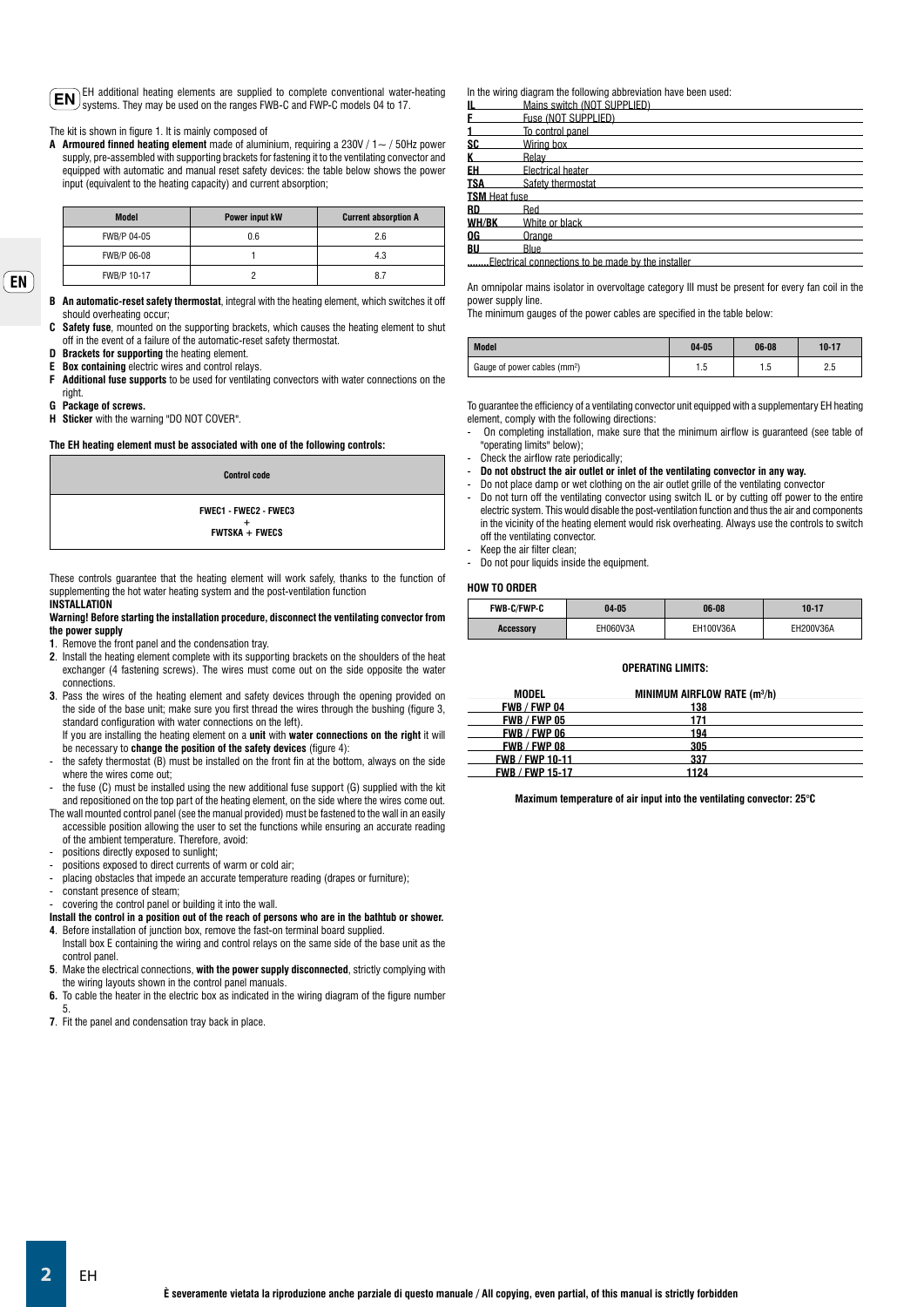



Fornite per integrare il convenzionale riscaldamento ad acqua calda le resistenze elettriche addizionali EH sono utilizzabili sui FWB-C e FWP-C nei modelli da 04 a 17.

Il kit, descritto in figura 1, è composto principalmente da:

**A Resistenza elettrica** corazzata in alluminio alettato prevista per alimentazione elettrica 230V / 1~ / 50Hz, preassemblata alle staffe di supporto per il fissaggio al ventilconvettore e completa di sicurezze a riarmo automatico e manuale: nella tabella a seguire viene riportata la potenza elettrica assorbita (equivalente alla termica resa) e la relativa corrente di esercizio;

| <b>Modello</b> | Potenza assorbita kW | Corrente assorbita A |
|----------------|----------------------|----------------------|
| FWB/P 04-05    | 0.6                  | 2.6                  |
| FWB/P 06-08    |                      | 4.3                  |
| FWB/P 10-17    |                      |                      |

**B Termostato di sicurezza a riarmo automatico** solidale alla resistenza elettrica, ne interrompe il funzionamento in caso di surriscaldamento;

- **C Termofusibile di sicurezza**, fissato alle staffe di supporto, interrompe il funzionamernto della resistenza elettrica in caso di guasto del termostato di sicurezza a riarmo automatico.
- **D staffe di supporto** resistenza elettrica.
- **E Scatola di contenimento** cablaggi elettrici e relé di funzionamento.
- F **Staffe di sostegno** aggiuntive per termofusibile da utilizzare per ventilconvettori con attacchi idraulici a destra.
- **G Sacchetto di viti.**
- **H Adesivo** con scritta "NON COPRIRE".

#### **Alla resistenza elettrica EH è obbligatorio abbinare uno fra i seguenti comandi:**

| Codice comandi                                        |  |
|-------------------------------------------------------|--|
| <b>FWEC1 - FWEC2 - FWEC3</b><br><b>FWTSKA + FWECS</b> |  |
|                                                       |  |

Questi comandi garantiscono un sicuro funzionamento della resistenza grazie alla funzione di integrazione al riscaldamento ad acqua calda ed alla funzione di post-ventilazione **INSTALLAZIONE**

#### **Attenzione! Prima di iniziare l'installazione togliere tensione al ventilconvettore 1.** Smontare il convogliatore anteriore e la vasca di raccolta condensa.

- **2.** Installare la resistenza elettrica completa di staffe di supporto, sulle spalle della batteria di scambio termico (4 viti di fissaggio). L'uscita dei cavi dovrà essere dalla parte opposta agli attacchi idraulici.
- **3.** Passare i cavi della resistenza elettrica e dei dispositivi di sicurezza attraverso l'apposita apertura sulla fiancata dell'unità base, avendo cura di infilare preventivamente i cavi nel passacavo (figura 3, configurazione standard con attacchi idraulici a sinistra).
- Nel caso di montaggio su **macchine** con **attacchi idraulici a destra** occorrerà **cambiare la posizione dei dispositivi di sicurezza** (figura 4):
- il termostato di sicurezza (B) andrà installato sulla aletta frontale in basso,
- sempre sul lato uscita cavi;
- il termofusibile (C) andrà installato utilizzando la nuova staffa di sostegno
- aggiuntiva (G) per termofusibile fornita a corredo e riposizionato sulla parte

alta della resistenza lato uscita cavi.

Quando installato a parete il pannello di comando (vedi manuale relativo) va fissato alla parete in una zona facilmente accessibile per l'impostazione delle funzioni ed efficace sulla rilevazione della temperatura ambiente evitare perciò:

- posizioni esposte direttamente all'irraggiamento solare;
- posizioni soggette a correnti dirette di aria calda o fredda;
- ostacoli che impediscano la rilevazione corretta della temperatura (tendaggi o mobili);
- presenza costante di vapor d'acqua;
- di coprire o incassare il pannello di comando al muro.

**Installare il comando in una posizione non raggiungibile da persone che si trovassero nella vasca da bagno o nella doccia.**

- **4.** Prima di installare la scatola cablaggi occorre smontare la morsettiera faston fornita di serie. Installare la scatola cablaggi e relè di funzionamento E alla fiancata dell'unità base sullo stesso lato del pannello di comando.
- **5.** Effettuare i cablaggi elettrici, **in assenza di tensione**, seguendo scrupolosamente gli schemi dei manuali del pannello di comando .
- **6.** Cablare la resistenza nella scatola elettrica come indicato nello schema elettrico di figura 5.
- **7.** Rimontare il convogliatore e la vasca.

Nello schema elettrico sono usate le seguenti abbreviazioni:

|              | Interruttore di linea non fornito                                                                                                                                                                                             |
|--------------|-------------------------------------------------------------------------------------------------------------------------------------------------------------------------------------------------------------------------------|
|              | Fusibile non fornito                                                                                                                                                                                                          |
| $\mathbf{1}$ | Al pannello di comando                                                                                                                                                                                                        |
| SC           | Scatola relè e cablaggi                                                                                                                                                                                                       |
| ĸ            | Relè                                                                                                                                                                                                                          |
| EH           | Resistenza elettrica elettrica elettrica elettrica elettrica elettrica elettrica elettrica elettrica elettrica                                                                                                                |
| <b>TSA</b>   | Termostato di sicurezza                                                                                                                                                                                                       |
| TSM          | Termofusibile di sicurezza                                                                                                                                                                                                    |
| <b>RD</b>    | Rosso and the contract of the contract of the contract of the contract of the contract of the contract of the contract of the contract of the contract of the contract of the contract of the contract of the contract of the |
| WH/BK        | Bianco o Nero                                                                                                                                                                                                                 |
| OG.          | Arancione                                                                                                                                                                                                                     |
| BU           | Blu                                                                                                                                                                                                                           |
|              |                                                                                                                                                                                                                               |

**........**Collegamenti tratteggiati a carico installatore

Per ogni ventilconvettore nella linea di alimentazione deve essere presente un sezionatore di rete onnipolare in categoria di sovratensione III.

Le sezioni minime dei cavi di alimentazione sono indicate nella tabella riportata di seguito:

| <b>Modello FWB-FWP</b>                        | 04-05 | 06-08 | 10-17 |
|-----------------------------------------------|-------|-------|-------|
| Sezione cavi alimentazione (mm <sup>2</sup> ) | ن. ا  | ں ا   |       |

Per garantire il buon funzionamento del ventilconvettore dotato di resistenza elettrica addizionale EH, seguire i punti riportati di seguito:

- Assicurarsi, ad installazione completata, che sia garantita la portata di aria

- minima (vedi tabella seguente "limiti di funzionamento"); - Verificare periodicamente la portata d'aria;
- **Non ostruire in alcun modo l'uscita e l'ingresso dell'aria al ventilconvettore.**
- Non appoggiare indumenti umidi o bagnati sulla griglia di uscita aria del ventilconvettore
- Non spegnere il ventilconvettore utilizzando l'interruttore IL o togliendo tensione all'intero impianto elettrico. Ciò renderebbe impossibile la post-ventilazione, con rischio di eccessivo surriscaldamento dell'aria e dei componenti nei pressi della resistenza. Spegnere il ventilconvettore agendo sempre sul comando.
- Mantenere il filtro dell'aria pulito;
- Non versare liquidi all'interno dell'apparecchio.

#### **COME ORDINARE**

| <b>FWB-C/FWP-C</b> | 04-05    | 06-08     | 10-17     |
|--------------------|----------|-----------|-----------|
| <b>Accessorio</b>  | EH060V3A | EH100V36A | EH200V36A |

#### **LIMITI DI FUNZIONAMENTO:**

| <b>MODELLO</b>         | PORTATA ARIA MINIMA (m <sup>3</sup> /h) |  |
|------------------------|-----------------------------------------|--|
| <b>FWB / FWP 04</b>    | 138                                     |  |
| <b>FWB / FWP 05</b>    | 171                                     |  |
| <b>FWB / FWP 06</b>    | 194                                     |  |
| <b>FWB / FWP 08</b>    | 305                                     |  |
| <b>FWB / FWP 10-11</b> | 337                                     |  |
| <b>FWB / FWP 15-17</b> | 1124                                    |  |

**Temperatura massima dell'aria in ingresso al ventilconvettore: 25°C**

**IT**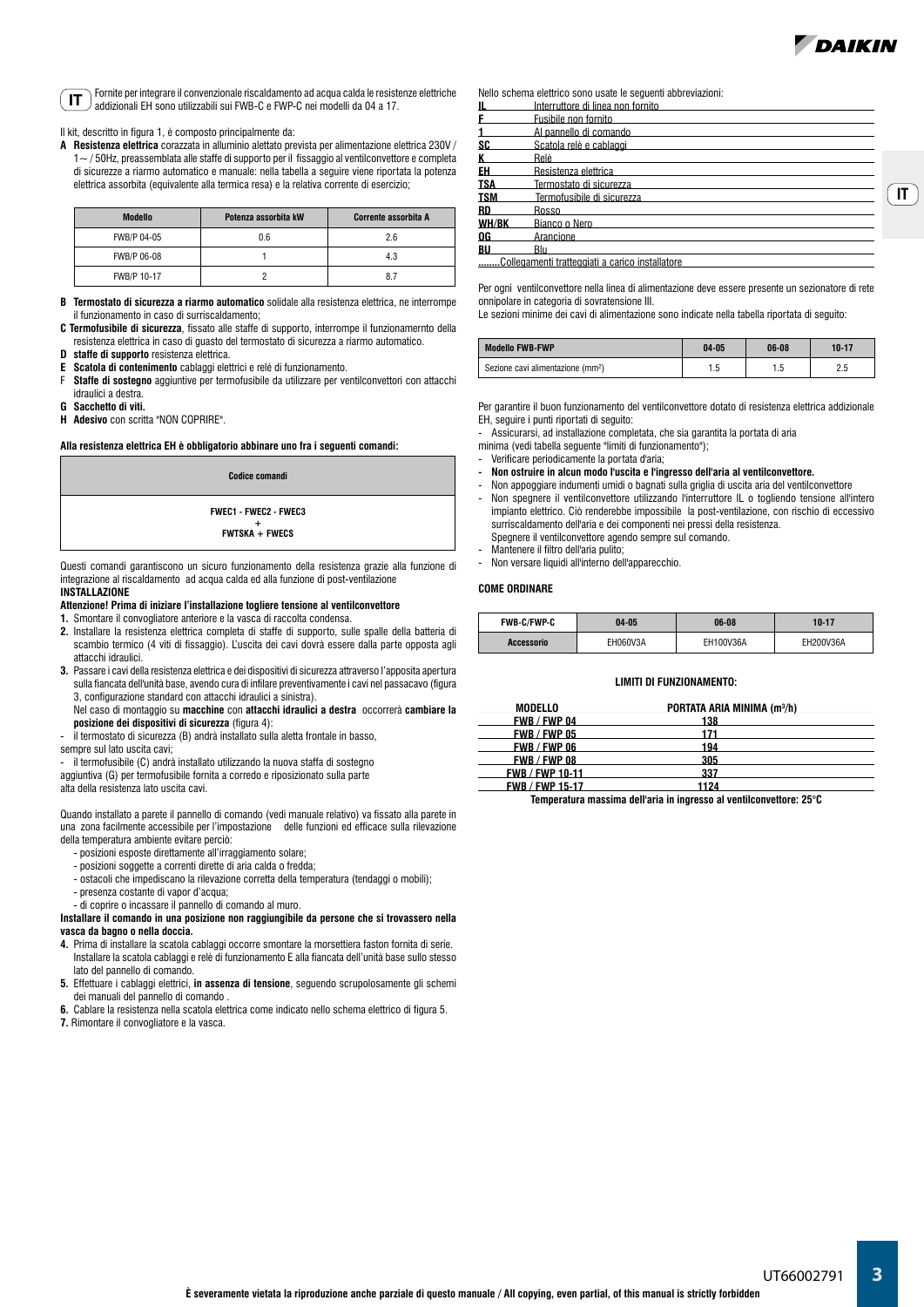

Fournies comme chauffage d'appoint d'un système de chauffage traditionnel à eau chaude, les résistances d'appoint EH sont utilisables sur FWB-C ET FWP-C de modèle 04 - 17. **FR**

Les principaux éléments du kit décrit à la figure 1 sont les suivants:

**A Résistance électrique** blindée en aluminium et dotée d'ailettes, prévue pour une alimentation électrique sur  $230V/1 \sim 750$ Hz, pré-assemblée sur les brides de fixation au ventilo-convecteur et dotée de sécurités à réarmement automatique et manuel. Dans le tableau ci-dessous figurent la puissance électrique absorbée (équivalent à la puissance thermique) et le courant de service correspondant;

| <b>Modéle</b> | Plussance absorbée kW | Courant absorbée A |
|---------------|-----------------------|--------------------|
| FWB/P 04-05   | 0.6                   | 2.6                |
| FWB/P 06-08   |                       | 4.3                |
| FWB/P 10-17   |                       | 8.7                |

- **B Thermostat de sécurité à réarmement automatique** solidaire de la résistance électrique; il en interrompt le fonctionnement en cas de surchauffe;
- **C Thermofusible de sécurité** fixé aux brides de soutien; interrompt le fonctionnement de la résistance électrique en cas de dysfonctionnement du thermostat de sécurité à réarmement automatique.
- **D Brides de soutien** de la résistance électrique.
- **E Boîtier des branchements** électriques et du relais de fonctionnement.
- **F Brides de soutien** supplémentaires pour thermofusible à utiliser sur ventilo-convecteurs à raccords hydrauliques côté droit.
- **G Sachets de vis.**

**FR**

**H Adhésif** indiquant la recommandation "NE PAS COUVRIR".

#### **La résistance électrique EH doit impérativement être raccordée à une des commandes suivantes:**

| <b>Code Commandes</b> |  |
|-----------------------|--|
| FWEC1 - FWEC2 - FWEC3 |  |
| <b>FWTSKA + FWECS</b> |  |
|                       |  |

Ces commandes garantissent un fonctionnement sûr de la résistance grâce à la fonction d'appoint du chauffage à eau chaude et à la fonction de post-ventilation. **INSTALLATION**

#### **Attention! Avant de procéder à l'installation, veiller à placer le ventilo-convecteur hors tension.**

- **1**. Démonter le déflecteur antérieur sur les versions murales et le bac de récupération des condensats.
- **2**. Installer la résistance électrique munie des brides de soutien, sur les supports de la batterie d'échange thermique (4 vis de fixation). La sortie des câbles doit se trouver du côté opposé aux raccords hydrauliques.
- **3**. Faire passer les câbles de la résistance électrique et des dispositifs de sécurité à travers l'ouverture prévue à cet effet sur la flasque de l'unité de base en veillant à les introduire dans les guide-fils (figure 3, configuration standard avec raccords hydrauliques côté gauche). En cas de montage sur **unité avec raccords hydrauliques côté droit**, il est nécessaire de
- **modifier la position des dispositifs de sécurité** (figure 4). le thermostat de sécurité (B) doit être installé sur l'ailette frontale, sur la partie basse côté sortie des câbles;
- le thermofusible (C) doit être installé à l'aide de la bride de soutien supplémentaire (G) fournie et positionné sur la partie supérieure de la résistance côté sortie des câbles.
- Le tableau de commande à installation murale (voir manuel correspond) doit être installé au mur dans une position facile d'accès pour la programmation des fonctions et garantissant une mesure fiable de la température ambiante; par conséquent veiller:
- à éviter les endroits directement exposés aux rayons du soleil.
- à éviter les positions exposées à des courants d'air chaud ou froid.
- à éviter la présence d'obstacles qui empêcheraient une mesure fiable de la température ambiante (rideaux ou meubles).
- à éviter la présence constante de vapeur d'eau.
- à ne pas couvrir le tableau de commande ni à l'encastrer dans le mur.
- **Installer le commande dans une position non accessible depuis la baignoire et depuis la douche.**
- **4**. Avant de monter le boîtier électrique, démonter le bornier à raccord rapide fourni avec l'appareil. Installer le boîtier des branchements et du relais de fonctionnement E sur la flasque de l'unité de base du même côté que le tableau de commande.
- **5**. Procéder aux branchements électriques, **en l'absence de tension** et en respectant scrupuleusement les schémas figurant dans les manuels du panneau de commande.
- **6.** Brancher les câbles de la résistance sur le boîtier électrique comme indiqué dans le schéma électrique de la figure 5.
- **7**. Remonter le déflecteur et le bac de récupération des condensats.

| ĸ          | Relais                                             |
|------------|----------------------------------------------------|
| EH         | Résistance électrique                              |
| <b>TSA</b> | Thermostat de sécurité                             |
| <b>TSM</b> | Thermofusible de sécurité                          |
| RD         | Rouge                                              |
| WH/BK      | Blanc ou noir                                      |
| OG.        | Orange                                             |
| BU         | Bleu                                               |
| ********   | Branchements hachés à effectuer par l'installateur |

Pour chaque ventilo-convecteur dans la ligne d'alimentation, un sectionneur de réseau omnipolaire en catégorie de surtension III doit être présent.

Les sections minimum des câbles d'alimentation figurent dans le tableau ci-dessous:

| Modéle FWB-C/FWP-C                              | 04-05 | $06-08$ | 10-17 |
|-------------------------------------------------|-------|---------|-------|
| Section câble d'alimentation (mm <sup>2</sup> ) |       |         |       |

Pour garantir le bon fonctionnement du ventilo-convecteur doté de résistance électrique d'appoint EH, il est nécessaire de veiller au respect des recommandations suivantes:

- Une fois l'installation effectuée, s'assurer qu'est garanti le débit d'air minimum (voir plus bas le tableau "Limites de fonctionnement").
- Contrôler à intervalles réguliers le débit d'air.
- **N'obstruer d'aucune manière aspiration et soufflage d'air du ventilo-convecteur**.
- Ne pas poser de vêtements humides ou mouillés sur la grille de soufflage d'air du ventiloconvecteur.
- Ne pas éteindre le ventilo-convecteur en utilisant l'interrupteur IL ni en coupant la tension depuis le compteur, ce qui aurait pour effet d'empêcher la post-ventilation et exposerait à un risque de surchauffe de l'air et des composants situés près de la résistance. Aussi veiller à toujours éteindre le ventilo-convecteur par l'intermédiaire de la commande.
- Veiller à la propreté du filtre à air.
- Ne pas verser de liquide à l'intérieur de l'appareil

#### **POUR LA COMMANDE**

| <b>FWB-C/FWP-C</b> | 04-05    | 06-08     | $10 - 17$ |
|--------------------|----------|-----------|-----------|
| <b>Accessoire</b>  | EH060V3A | EH100V36A | EH200V36A |

#### **LIMITES DE FONCTIONNEMENT:**

| MODÈLE                 | DÉBIT MINIMUM D'AIR (m <sup>3</sup> /h) |  |
|------------------------|-----------------------------------------|--|
| <b>FWB / FWP 04</b>    | 138                                     |  |
| <b>FWB / FWP 05</b>    | 171                                     |  |
| <b>FWB / FWP 06</b>    | 194                                     |  |
| <b>FWB / FWP 08</b>    | 305                                     |  |
| <b>FWB/FWP10-11</b>    | 337                                     |  |
| <b>FWB / FWP 15-17</b> | 1124                                    |  |

**Température maximum de l'air à l'entrée sur le ventilo-convecteur: 25°C.**

|     | Sur le schéma électrique sont utilisés les sigles suivants |
|-----|------------------------------------------------------------|
|     | Interrupteur de ligne (non fourni)                         |
|     | Fusible (non fourni)                                       |
|     | Au tableau de commande                                     |
| -sc | Boîtier relais et connexions                               |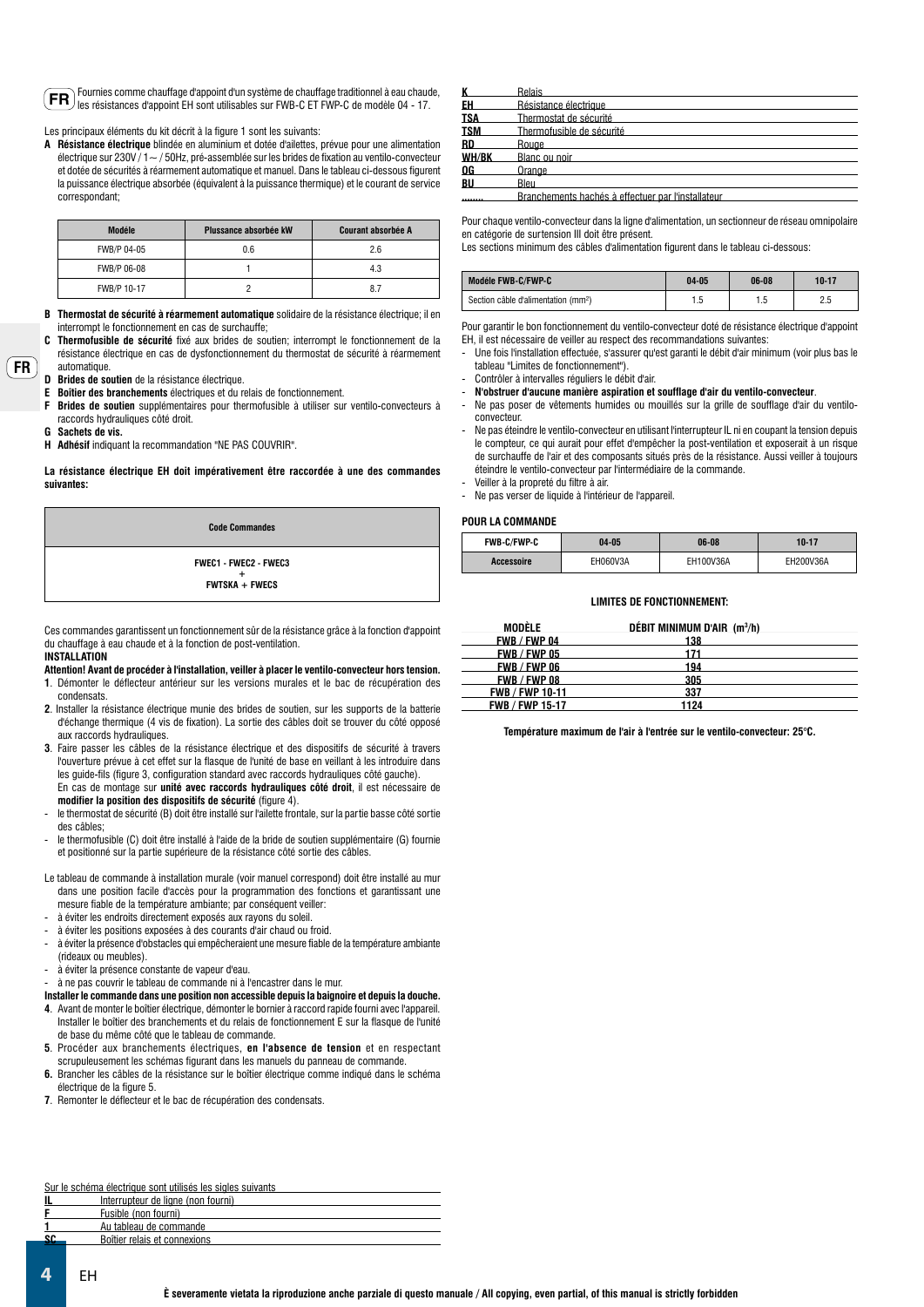

**DE**



Die zusätzlichen Elektrowiderstände EH werden zur Ergänzung der konventionellen **DE** Die Zusakzlichen Elektrowiderstande Err werden zur Erganzung der Konventionenen<br>Heizung mit Warmwasser geliefert und können bei FWB-C und FWP-C, Modelle 04 bis 17 verwendet werden.

Der in Abbildung 1 gezeigte Einbausatz besteht im Wesentlichen aus:

**A** Gussgekapselter gerippter **Elektrowiderstand** aus Aluminium für die Spannungsversorgung mit 230V / 1 $\sim$  / 50Hz, bereits an den Halterungen für die Befestigung am Gebläsekonvektor vormontiert, mit automatisch und manuell rücksetzbaren Sicherungen. In der folgenden Tabelle sind die elektrische Leistungsaufnahme (gleich der thermischen Nutzleistung) und der zugehörige Betriebsstrom angegeben:

| <b>Modell</b> | Leistungsaufnahme kW | Stromaufnahme A |
|---------------|----------------------|-----------------|
| FWB/P 04-05   | 0.6                  | 2.6             |
| FWB/P 06-08   |                      | 4.3             |
| FWB/P 10-17   |                      | 8.7             |

- **B Automatisch rücksetzbarer Sicherheitsthermostat**, der am Elektrowiderstand befestigt ist und bei Überhitzung diesen abschaltet;
- **C Sicherheitsthermorelais**, an der Halterung befestigt, unterbricht den Betrieb des Elektrowiderstands, wenn der automatisch rücksetzbare Sicherheitsthermostat defekt ist.
- **D Halterungen Elektrowiderstand**.
- **E Kasten** für Elektroverkabelung und Betriebsrelais.<br>**E** Zusätzliche Halterungen für Thermorelais zur
- **F** Zusätzliche **Halterungen** für Thermorelais zur Verwendung bei Gebläsekonvektoren mit Hydraulikanschlüssen rechts.
- **G Beutel mit Schrauben.**
- **H** Aufkleber mit der Aufschrift "NICHT ABDECKEN".

#### **Der Elektrowiderstand EH muss mit einer der folgender Steuerungen verbunden werden:**

| <b>Code der Steuerung</b>    |  |
|------------------------------|--|
| <b>FWEC1 - FWEC2 - FWEC3</b> |  |
| <b>FWTSKA + FWECS</b>        |  |

Diese Steuerungen gewährleisten einen sicheren Betrieb des Widerstands durch die Funktion Ergänzung der Heizung mit Warmwasser und durch die Funktion Lüftungsnachlauf. **INSTALLATION**

#### **Achtung! Vor Beginn der Installation den Gebläsekonvektor spannungsfrei machen.**

**1**. Entfernen Sie die Frontsplitter und die Auffangwanne .

- **2**. Den Elektrowiderstand mit Halterungen auf den Seitenwänden des Wärmetauschers anbringen (4 Befestigungsschrauben). Der Kabelausgang muss auf der den Hydraulikanschlüssen gegenüberliegenden Seite sein.
- **3**. Die Kabel des Elektrowiderstands und der Sicherheitsvorrichtungen durch die vorgesehen Öffnung am Seitenteil des Grundgeräts führen, nachdem man sie in den Kabeldurchgang eingesetzt hat (Abbildung 3, Standardkonfiguration mit Hydraulikanschlüssen links).
- Bei Montage an **Einheit** mit **Hydraulikanschlüssen rechts** muss die **Position der Sicherheitsvorrichtungen verändert werden** (Abbildung 4):
- Der Sicherheitsthermostat (B) muss auf der vorderen unteren Rippe montiert werden, immer auf der Kabelausgangsseite;
- das Thermorelais (C) muss mit der mitgelieferten neuen Zusatzhalterung (G) für Thermorelais an der Oberseite des Widerstands auf der Kabelausgangsseite montiert werden.

Die Wand-Schalttafel (siehe das zugehörige Handbuch) muss an einer Stelle an der Wand installiert werden, die zur Einstellung der Funktionen leicht zugänglich und zur Messung der Raumtemperatur geeignet ist. Zu vermeiden sind daher:

- Stellen, die der direkten Sonneneinstrahlung ausgesetzt sind;
- Stellen, die direkten Warm- oder Kaltluftströmen ausgesetzt sind;
- Hindernisse, die das genaue Erfassen der Temperatur beeinträchtigen (Vorhänge oder Möbel); ständiges Vorhandensein von Wasserdampf;
- Abdecken der Schalttafel oder Einlassen in die Wand.

**Den Steuerung an einer Stelle installieren, die von der Badewanne oder von der Dusche aus nicht erreicht werden kann.**

**4**. Vor der Installation des Kabelkastens muss die serienmäßig mitgelieferte Faston-Klemmleiste abmontiert werden.

Den Kasten für Elektroverkabelung und Betriebsrelais E am Seitenteil des Grundgeräts auf der Seite der Schalttafel installieren.

- **5**. Die Elektroverkabelung **bei abgeschalteter Spannung** ausführen, dabei genauestens den Plänen in den Handbüchern der Steuerung folgen.
- **6.** Den Widerstand im Elektrokasten verkabeln, wie im Schaltplan in Abbildung 5 gezeigt.

**7**. Das Luftleitblech oder die Wanne wieder anbringen.

| -RD   |                                                              |
|-------|--------------------------------------------------------------|
| WH/BK | weiß oder schwarz                                            |
| 0G    | orange                                                       |
| BL    | blau                                                         |
|       | Gestrichelte Verbindungen sind vom Installateur herzustellen |

Für jeden Ventilatorkonvektor in der Versorgungslinie muss ein allpoliger Trennschalter in Überspannungskategorie III zur Verfügung stehen.

Die Mindestquerschnitte der Versorgungskabel sind in der folgenden Tabelle aufgeführt:

| <b>Modell FWB-C/FWP-C</b>                       | 04-05 | 06-08 | $10 - 17$ |
|-------------------------------------------------|-------|-------|-----------|
| Querschnitt Versorgungskabel (mm <sup>2</sup> ) |       | ن. ا  |           |

Um den einwandfreien Betrieb des Gebläsekonvektors mit zusätzlichem Elektrowiderstand EH, zu gewährleisten, die folgenden Punkte beachten:

- Sich am Ende der Installation vergewissern, dass der Mindestluftdurchsatz gewährleistet ist (siehe die folgende Tabelle "Betriebsbeschränkungen").
- Regelmäßig den Luftdurchsatz kontrollieren.
- **Den Luftaus- und -eingang am Gebläsekonvektor in keiner Weise behindern.**
- Keine feuchten oder nassen Kleidungsstücke auf das Luftausgangsgitter des Gebläsekonvektors legen
- Den Gebläsekonvektor nicht mit dem Schalter IL oder durch Abschalten der Spannung an der ganzen Elektroanlage ausschalten. Dadurch würde der Lüftungsnachlauf nicht funktionieren, was die Gefahr einer starken Überhitzung der Luft und der Komponenten in der Nähe des Widerstands mit sich bringt. Den Gebläsekonvektor immer mit Hilfe der Steuerung ausschalten. Den Luftfilter sauber halten.
- Keine Flüssigkeiten in das Gerät gießen.

#### **WIE MAN BESTELLT**

| <b>FWB-C/FWP-C</b> | 04-05    | 06-08     | 10-17     |
|--------------------|----------|-----------|-----------|
| Zubehör            | EH060V3A | EH100V36A | EH200V36A |

#### **BETRIEBSBESCHRÄNKUNGEN:**

| MODELL                 | MINDESTLUFTDURCHSATZ (m <sup>3</sup> /h) |  |
|------------------------|------------------------------------------|--|
| <b>FWB / FWP 04</b>    | 138                                      |  |
| <b>FWB / FWP 05</b>    | 171                                      |  |
| <b>FWB / FWP 06</b>    | 194                                      |  |
| <b>FWB / FWP 08</b>    | 305                                      |  |
| <b>FWB / FWP 10-11</b> | 337                                      |  |
| <b>FWB / FWP 15-17</b> | 1124                                     |  |

**Maximale Lufttemperatur am Eingang des Gebläsekonvektors: 25°C**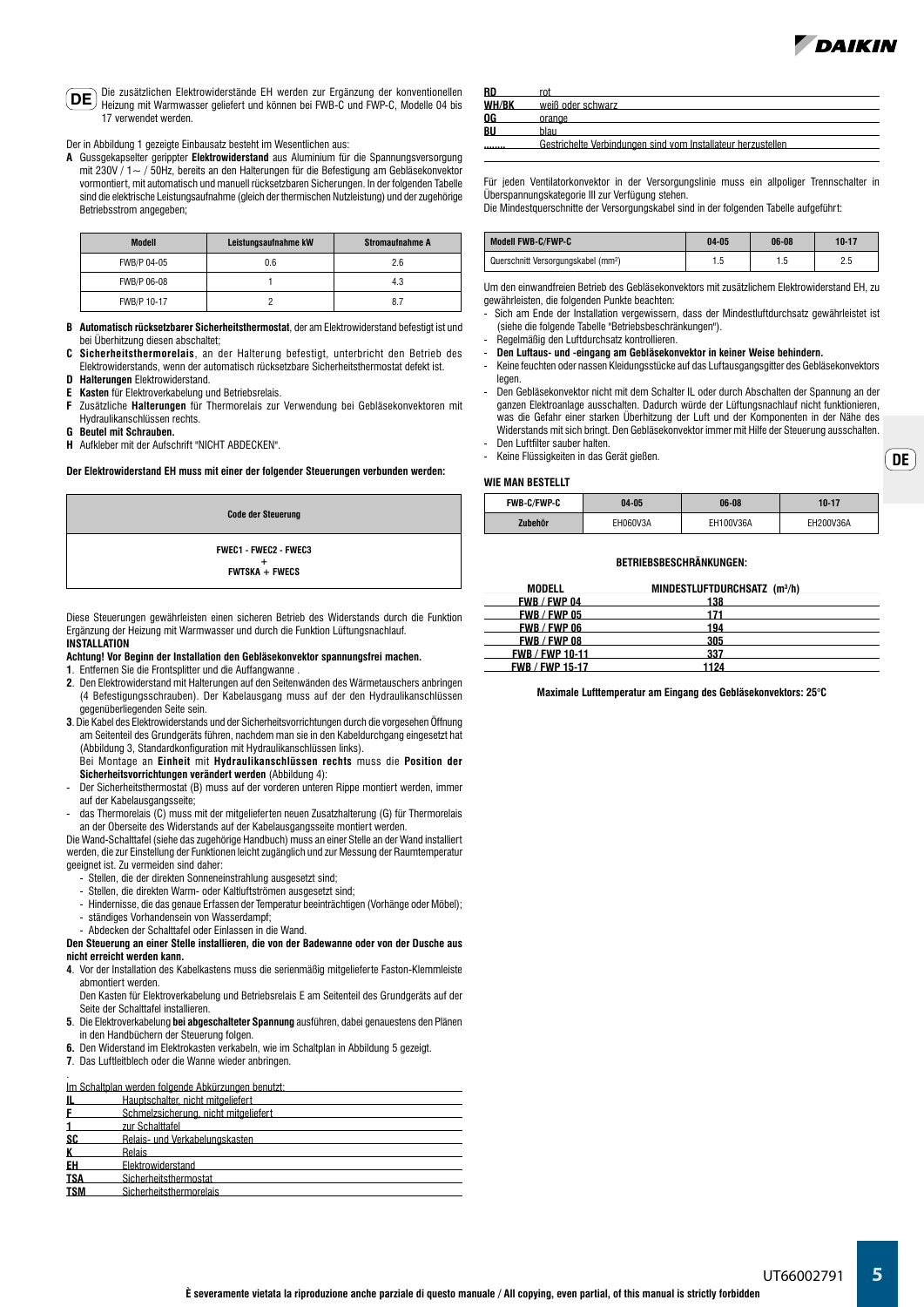| ۰.<br>. .<br>v |
|----------------|

Suministradas para integrar el sistema convencional de calefacción mediante agua caliente, las resistencias eléctricas adicionales EH pueden utilizarse en los modelos del 04 al 17 de los FWB-C Y FWP-C.

El kit, descrito en figura 1, está compuesto principalmente por:

**A Resistencia eléctrica** con coraza de aluminio con aletas, prevista para alimentación eléctrica 230  $V/1$  ~ / 50 Hz, preensamblada con los elementos de soporte para su fijación al ventiloconvector y provista de dispositivos de seguridad de reinicialización automática y manual. En la siguiente tabla se indican la potencia eléctrica consumida (equivalente a la térmica obtenida) y la respectiva corriente de servicio

| <b>Modelo</b> | Potencia consumida kW | Corriente consumida A |
|---------------|-----------------------|-----------------------|
| FWB/P 04-05   | 0.6                   | 2.6                   |
| FWB/P 06-08   |                       | 4.3                   |
| FWB/P 10-17   |                       | 8.7                   |

- **B Termostato de seguridad de reinicialización automática** firmemente unido a la resistencia eléctrica, interrumpe su funcionamiento en caso de recalentamiento.
- **C Termofusible de seguridad**, fijado a las abrazaderas de soporte, interrumpe el funcionamiento del la resistencia eléctrica en caso de avería en el termostato de seguridad de reinicialización automática.
- **D Elementos de soporte** resistencia eléctrica.
- **E Caja de contención** cableados eléctricos y relé de funcionamiento.
- **F Elementos de soporte** adicionales para termofusible a utilizar y para ventiloconvectores con conexiones hidráulicas a la derecha.
- **G Bolsa de tornillos.**
- **H Etiqueta adhesiva** con leyenda "NO CUBRIR".

**Es obligatorio combinar con la resistencia eléctrica EH uno de los siguientes mandos:**

**ES**

**CÓdigo mandos FWEC1 - FWEC2 - FWEC3 + FWTSKA + FWECS**

Estos mandos garantizan el funcionamiento seguro de la resistencia gracias a la función de integración a la calefacción mediante agua caliente y a la función de posventilación. **INSTALACIÓN**

#### **¡Atención! Interrumpir la alimentación de tensión al ventiloconvector antes de comenzar la instalación.**

- **1**. Desmontar el difusor delantero y la cuba receptora de condensación.
- **2**. Instalar la resistencia eléctrica con los elementos de soporte en los apoyos de la batería de intercambio térmico (4 tornillos de fijación). La salida de los cables deberá encontrarse en la parte opuesta a la de las conexiones hidráulicas.
- **3**. Pasar los cables de la resistencia eléctrica y de los dispositivos de seguridad a través de la correspondiente abertura en el costado de la unidad base, cuidando introducir previamente los cables en el pasacable (figura 3, configuración estándar con conexiones hidráulicas a la izquierda).

En el caso de montaje en **unidad con conexiones hidráulicas a la derecha** será necesario **cambiar la posición de los dispositivos de seguridad** (figura 4):

- el termostato de seguridad (B) deberá instalarse en la aleta frontal inferior, siempre en el lado de salida de los cables;
- el termofusible (C) deberá instalarse utilizando el nuevo elemento de soporte adicional (G) para termofusible suministrado adjunto, reposicionándolo en la parte superior de la resistencia, en el lado de salida de los cables.

El mando de pared (véase el correspondiente manual) debe fijarse en la pared, en una zona de fácil acceso para la programación de las funciones y eficaz por lo que se refiere a la medición de la temperatura ambiente. Por lo tanto deberán evitarse:

- posiciones expuestas directamente a la irradiación solar;
- posiciones sujetas a corrientes directas de aire caliente o frío;
- obstáculos que impidan efectuar una correcta medición de la temperatura (cortinas o muebles);
- presencia constante de vapor de agua;
- cubrir o empotrar el tablero de mando en el muro.

**Instalar el mando en una posición de difícil acceso para las personas que se encuentren en la bañera o en la ducha.**

**4**. Antes de instalar la caja de cables es necesario desmontar la bornera faston suministrada de serie. Instalar la caja de cableados y relé de funcionamiento E en el costado de la unidad base, en el

mismo lado del tablero de mando.

- **5**. Instalar los cableados eléctricos, en **ausencia de tensión**, respetando escrupulosamente los esquemas de los manuales de los paneles de mando.
- **6.** Cablear la resistencia en la caja eléctrica, procediendo de la manera indicada en el esquema eléctrico de figura 5.
- **7**. Reinstalar el difusor y la cuba.

En el esquema eléctrico se utilizan las siguientes abreviaciones:

| IL.   | Interruptor de línea no suministrado                           |
|-------|----------------------------------------------------------------|
| F.    | Fusible no suministrado                                        |
| 1.    | Al panel de mando                                              |
| SC    | Caia de relés y cableados                                      |
| ĸ     | Relé                                                           |
| EH    | Resistencia eléctrica                                          |
| TSA   | Termostato de seguridad                                        |
| TSM.  | Termofusible de seguridad                                      |
| RD    | Roio                                                           |
| WH/BK | Blanco o Negro                                                 |
| OG.   | Anaraniado                                                     |
| BU    | Azul                                                           |
|       | Conexiones con línea discontinua están a cargo del instalador. |

Para cada ventiloconvector en la línea de alimentación debe haber presente un disyuntor de red omnipolar en categoría de sobretensión III.

| . En la siguiente tabla se indican las medidas de las secciones mínimas de los cables de alimentación |           |       |       |
|-------------------------------------------------------------------------------------------------------|-----------|-------|-------|
| Modéle FWB-C/FWP-C                                                                                    | $04 - 05$ | 06-08 | 10-17 |
| Sección cables alimentación (mm <sup>2</sup> )                                                        | 1.5       | 1.5   | 2.5   |

A fin de garantizar el correcto funcionamiento del ventiloconvector provisto de resistencia eléctrica adicional EH, deberán observarse las instrucciones que se ilustran a continuación.

- Una vez completada la instalación, verificar que esté garantizado el caudal mínimo de aire (véase la siguiente tabla "límites de funcionamiento").
- Controlar periódicamente el caudal de aire.
- **No deberá obstruirse de ninguna manera la salida ni la entrada de aire del ventiloconvector.** - No apoyar prendas de vestir húmedas ni mojadas en la rejilla de salida de aire del
- ventiloconvector. - No apagar el ventiloconvector mediante el interruptor IL ni interrumpiendo la tensión a la instalación eléctrica en su conjunto. Ello imposibilitaría la posventilación y comportaría riesgo de excesivo recalentamiento del aire y de los componentes en las proximidades de la resistencia. En efecto, el ventiloconvector deberá apagarse siempre operando con el mando.
- Mantener limpio el filtro del aire.
- No derramar líquidos en el interior del aparato.

#### **CÓMO EFECTUAR EL PEDIDO**

| <b>FWB-C/FWP-C</b> | 04-05    | 06-08     | 10-17     |
|--------------------|----------|-----------|-----------|
| <b>Accessorio</b>  | EH060V3A | EH100V36A | EH200V36A |

#### **LÍMITES DE FUNCIONAMIENTO:**

| MODELO                 | CAUDAL MÍNIMO AIRE (m3/h) |  |
|------------------------|---------------------------|--|
| <b>FWB / FWP 04</b>    | 138                       |  |
| <b>FWB/FWP05</b>       | 171                       |  |
| <b>FWB / FWP 06</b>    | 194                       |  |
| <b>FWB / FWP 08</b>    | 305                       |  |
| <b>FWB / FWP 10-11</b> | 337                       |  |
| <b>FWB / FWP 15-17</b> | 1124                      |  |

#### **Temperatura máxima del aire en entrada al ventiloconvector: 25 °C**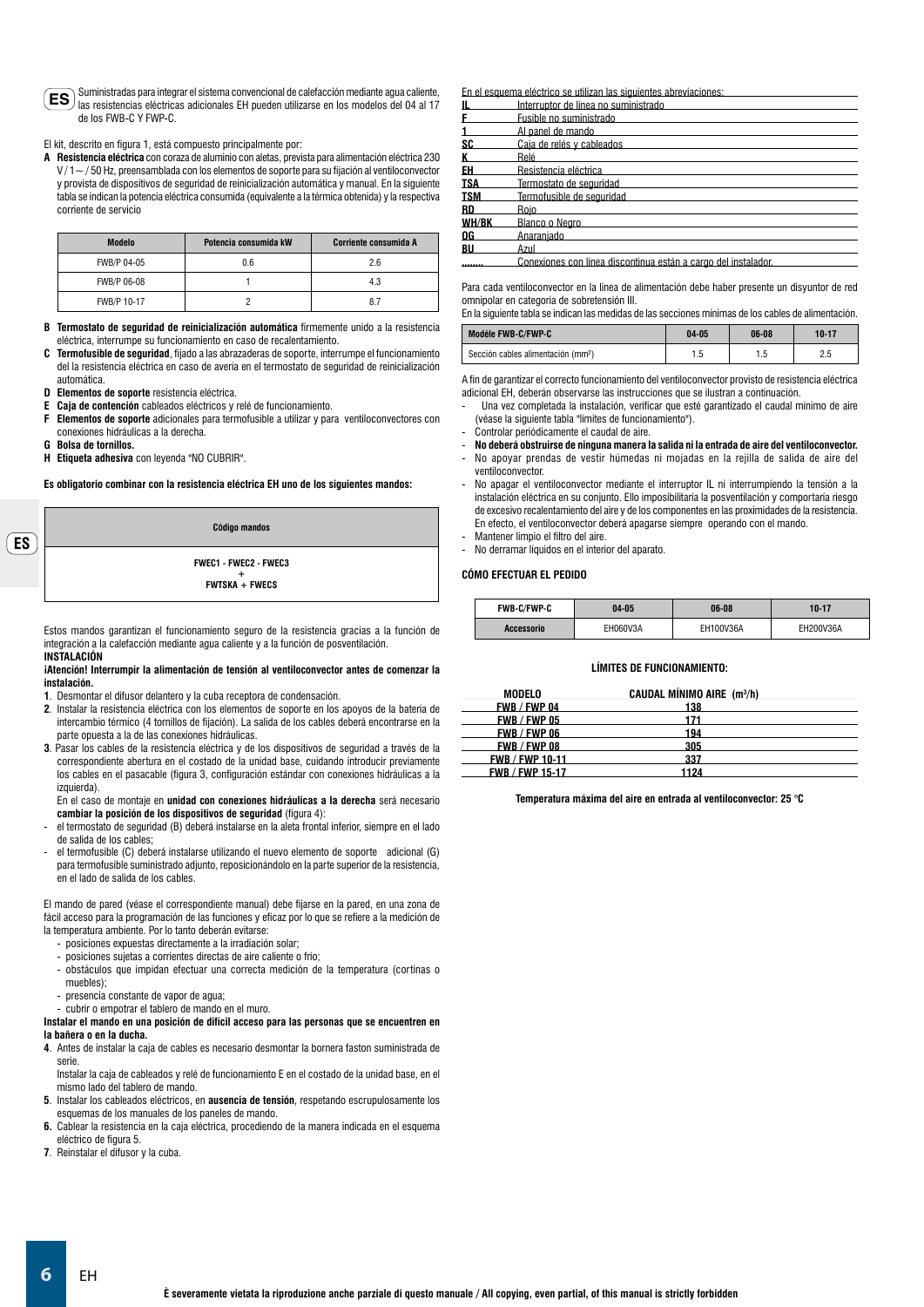

**PT**) Fornecidos para integrar o aquecimento convencional a água quente, as resistências<br>**PT**) eléctricas adicionais EH podem ser utilizadas em EWB-C. EWP-C dos modelos de 04 a 17 eléctricas adicionais EH podem ser utilizadas em FWB-C, FWP-C dos modelos de 04 a 17.

O kit, descrito na figura 1, é constituído basicamente por:

**A Resistência eléctrica** blindada em alumínio com aletas para alimentação eléctrica de 230 V. /  $1 \sim$  / 50 Hz, previamente montada nos estribos de suporte para prender-se no convector de ventilação e é equipada com dispositivos de segurança de rearme automático e manual: na seguinte tabela é apresentada a potência eléctrica absorvida (equivalente à performance térmica) e a correspondente corrente de funcionamento;

| <b>Modelo</b> | Potência absorvida kW | Corrente absorvida A |
|---------------|-----------------------|----------------------|
| FWB/P 04-05   | 0.6                   | 2.6                  |
| FWB/P 06-08   |                       | 4.3                  |
| FWB/P 10-17   |                       | 8.7                  |

- **B** Termostato de segurança de rearme automático unido à resistência eléctrica, interrompe o funcionamento se houver superaquecimento;
- **C** Fusível térmico de segurança, preso nos estribos de suporte, interrompe o funcionamento da resistência eléctrica se houver falha do termostato de segurança de rearme automático.
- **D** Estribos de suporte da resistência eléctrica.
- **E** Caixa de contenção da instalação dos cabos eléctricos e relé de funcionamento.
- **F** Estribos de sustentação adicionais para fusível térmico a serem utilizados para convectores de ventilação com engates hidráulicos à direita.
- **G** Saquinho com parafusos.
- **H** Adesivo com escrita "NÃO CUBRA".

À resistência eléctrica EH é obrigatório associar um dos seguintes comandos:

#### **Código dos comandos**

**FWEC1 - FWEC2 - FWEC3**

**+ FWTSKA + FWECS**

Estes comandos asseguram um funcionamento seguro da resistência, graças à função de integração ao aquecimento a água quente e a função de pós ventilação

#### **INSTALAÇÃO**

Atenção! Antes de começar a instalar, interrompa a alimentação eléctrica do convector de ventilação. **1.** Desmonte o conduto dianteiro e o tanque de colecta de condensação.

- **2.** Instale a resistência eléctrica juntamente com os estribos de suporte, nas parte traseira da bateria de permutação térmica (4 parafusos para prender). A saída dos cabos deverá ser pela parte contrária às uniões hidráulicas.
- **3.** Passe os cabos da resistência eléctrica e dos dispositivos de segurança através da abertura para este fim que há na lateral do aparelho básico, não deixe de antes enfiar os cabos na passagem para os mesmos (figura 3, configuração padrão com uniões hidráulicas a esquerda). No caso de montagem em **unidade** com **uniões hidráulicas a direita** será necessário **mudar a posição dos dispositivos de segurança** (figura 4):
- o termostato de segurança (B) deverá ser instalado na aleta frontal, embaixo, sempre do lado de saída dos cabos;
- o fusível térmico (C) deverá ser instalado a utilizar o novo estribo de sustentação adicional (G) para o fusível térmico fornecido com o material e posicionado novamente na parte alta da resistência do lado da saída dos cabos.
- O painel de comando instalado na parede (veja o respectivo manual) deve ser preso na parede numa zona de fácil acesso para programar-se as funções e para maior eficácia na medição da temperatura ambiente, portanto evite:
	- posições expostas directamente a raios solares;
	- posições sujeitas a correntes directas de ar quente ou frio;
	- obstáculos que impeçam medir correctamente a temperatura (cortinas ou móveis);
	- presença constante de vapor d'água;
	- cobrir ou encaixar o painel de comando numa parede.

#### **Instale o comando numa posição inacessível a pessoas que estiverem numa banheira ou duche.**

- **4**. Antes de instalar a caixa de cabos é preciso desmontar a placa de fastons fornecida de série. Instale a caixa dos cabos e o relé de funcionamento E do lado do aparelho básico, do mesmo lado do painel de comandos.
- **5**. Realize as instalações dos cabos eléctricos, **com a tensão interrompida**, obedeça escrupulosamente os esquemas dos manuais do painel de comando.
- **6.** Ligue os cabos da resistência na caixa eléctrica como indicado no esquema eléctrico da figura 5.
- **7**. Monte novamente o conduto e o tanque.
- No esquema eléctrico são usadas as seguintes abreviações:
- **IL** Interruptor de linha não fornecido **F** Fusível não fornecido **1** No painel de comando<br>**SC** Caixa do relé e cabos **SC** Caixa do relé e cabos **K** Relé<br>FH Resis **EH** Resistência eléctrica **TSA** Termostato de segurança<br> **TSM** Fusível térmico de segura Fusível térmico de segurança **RD** Vermelho<br>**WH/BK** Branco ou **Branco ou Preto OG** Laranja **BU** Azul **........** As ligações pontilhadas devem ser feitas pelo técnico de instalação

Para cada ventiloconvector na linha de alimentação deve estar presente um interruptor omnipolar em categoria de sobretensão III.

Os diâmetros mínimos dos cabos de alimentação estão indicados na seguinte tabela:

| Modéle FWB-C/FWP-C                                   | 04-05 | 06-08 | 10-17 |
|------------------------------------------------------|-------|-------|-------|
| Diâmetro dos cabos de alimentação (mm <sup>2</sup> ) |       |       |       |

Para assegurar o bom funcionamento de um convector de ventilação equipado com resistência eléctrica adicional EH, realize as seguintes operações:

- Assegure-se, quando terminar a instalação, que esteja garantida a vazão mínima de ar (veja a seguinte tabela: "limites de funcionamento");
- Verifique periodicamente a vazão de ar;
- **Não obstrua de algum modo a saída nem a entrada de ar do convector de ventilação**.
- Não coloque roupa húmida nem molhada sobre a grelha da saída de ar do convector de ventilação
- Não utilize o interruptor IL nem interrompa a tensão eléctrica do inteiro equipamento para desligar o convector de ventilação. Desta maneira seria impossível uma pós ventilação e haveria risco de excessivo superaquecimento do ar e dos componentes perto da resistência. Para desligar o convector de ventilação use sempre o comando.
- Mantenha limpo o filtro de ar;
- Não deite líquidos dentro do aparelho.

#### **COMO FAZER PEDIDO**

| <b>FWB-C/FWP-C</b> | 04-05    | 06-08     | $10 - 17$ |  |
|--------------------|----------|-----------|-----------|--|
| Acessório          | EH060V3A | EH100V36A | EH200V36A |  |

#### **LIMITES DE FUNCIONAMENTO:**

| MODELO                 | <b>CAPACIDADE MÍNIMA DE AR (m3/h)</b> |  |
|------------------------|---------------------------------------|--|
| <b>FWB / FWP 04</b>    | 138                                   |  |
| <b>FWB / FWP 05</b>    | 171                                   |  |
| <b>FWB / FWP 06</b>    | 194                                   |  |
| <b>FWB / FWP 08</b>    | 305                                   |  |
| <b>FWB/FWP10-11</b>    | 337                                   |  |
| <b>FWB / FWP 15-17</b> | 1124                                  |  |

**Temperatura máxima do ar na entrada do convector de ventilação: 25°C**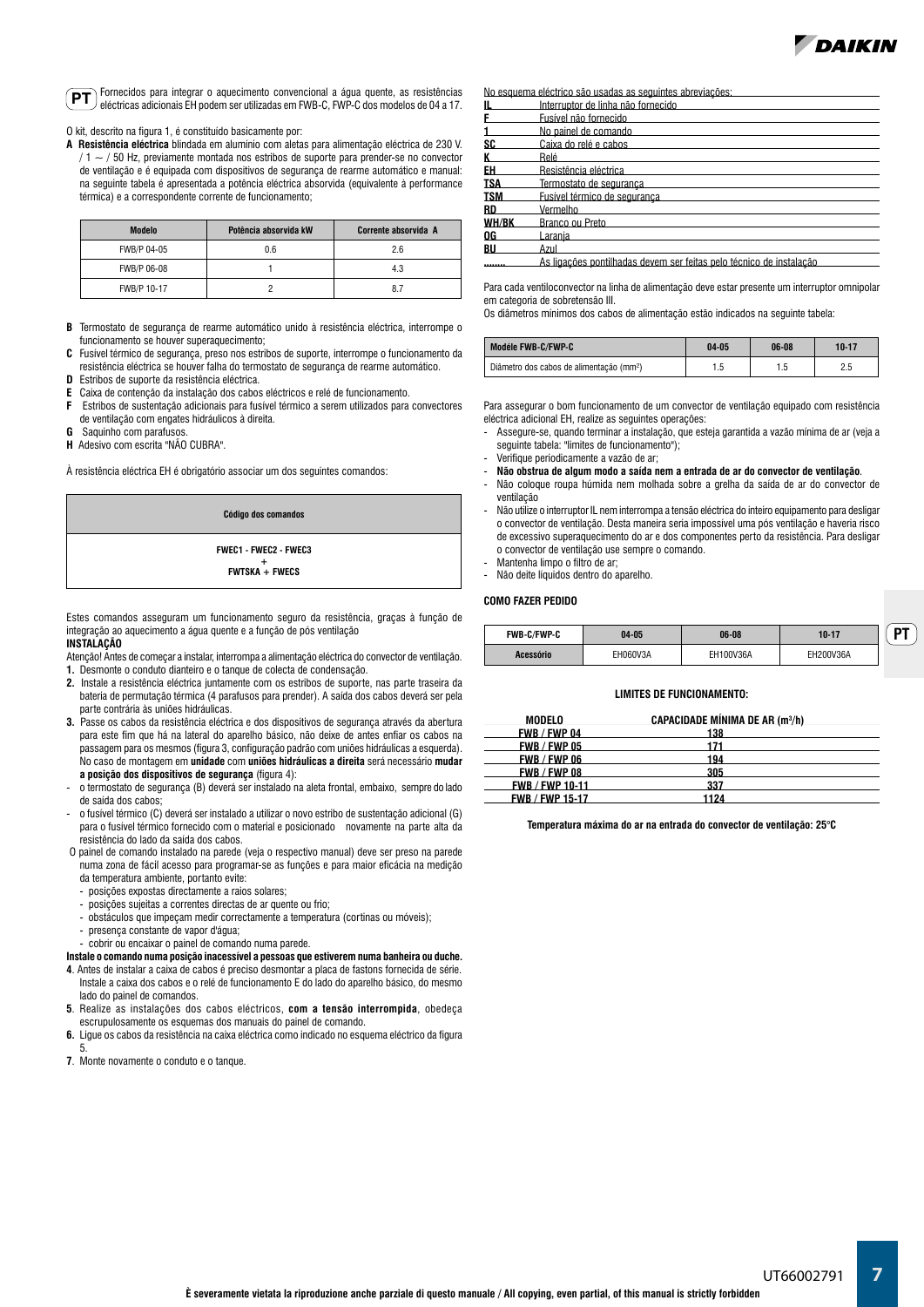De toegevoegde EH elektrische weerstanden worden geleverd ter aanvulling van de conventionele warmwaterverwarming en kunnen gebruikt worden op de FWB-C, FWP-C, bij de modellen 04 tot 17.

De kit, die getoond wordt in afb. 1, bestaat voornamelijk uit:

**A Elektrische weerstand**, gepantserd in aluminium, met vinnen, en bestemd voor een elektrische voeding van 230V / 1~ / 50Hz, reeds gemonteerd op de steunbeugels voor bevestiging op de ventilatieconvector, en compleet met automatische en handmatige reset: in onderstaande tabel wordt het geabsorbeerd elektrisch vermogen weergegeven (equivalent aan de geproduceerde warmte) en de bijbehorende bedrijfsstroom;

| <b>Model</b> | <b>Geabsorbeerd vermogen kW</b> | <b>Geabsorbeerd stroom A</b> |
|--------------|---------------------------------|------------------------------|
| FWB/P 04-05  | 0.6                             | 2.6                          |
| FWB/P 06-08  |                                 | 4.3                          |
| FWB/P 10-17  |                                 | 8.7                          |

- **B Veiligheidsthermostaat met automatische reset** die één geheel vormt met de elektrische weerstand en er de werking van onderbreekt in geval van oververhitting;
- **C Thermische veiligheidszekering**, bevestigd op de steunbeugels, die de werking van de weerstand onderbreekt in geval van defect van de veiligheidsthermostaat met automatische
- reset. **D Steunbeugels** voor de elektrische weerstand.
- **E Kastje** voor de elektrische bekabeling en het relais voor de werking.<br>**E** Fxtra steunheuriels voor de thermische zekering die gebruikt worden vi
- **F** Extra **steunbeugels** voor de thermische zekering, die gebruikt worden voor de ventilatieconvectors met hydraulische aansluitpunten aan de rechterkant.
- **G Zakje met schroeven.**

 $(ML)$ 

**H Sticker** met de tekst "NIET BEDEKKEN".

#### **Het is verplicht om één van de volgende bedieningen in combinatie met de EH elektrische weestand te gebruiken:**

**Code bedieningen FWEC1 - FWEC2 - FWEC3 + FWTSKA + FWECS**

Deze vormen van bediening garanderen een veilige werking van de weerstand dankzij de aanvullende functie van warmwaterverwarming en de functie van na-ventilatie. **INSTALLATIE**

**Pas op! Voordat u met de installatie begint schakelt u de spanning naar de ventilatieconvector uit 1**. Demonteer de luchtafvoer aan de voorkant van de modellen met muurbevestiging en demonteer de condensbak van de plafondmodellen.

- **2**. Installeer de elektrische weerstand compleet met steunbeugels op de schouders van de accu van de warmtewisselaar (4 bevestigingsschroeven). De uitgang van de kabels dient zich aan de kant te bevinden die tegengesteld is aan de hydraulische aansluitpunten.
- **3**. Voer de kabels van de elektrische weerstand en van de veiligheidsvoorzieningen door de betreffende opening op de zijkant van het basisapparaat en zorg ervoor de kabels eerst in de kabelgeleider te steken (afbeelding 3, standaardconfiguratie met hydraulische aansluitpunten aan de linkerkant).

In het geval van montage op **unit** met h**ydraulische aansluitpunten aan de rechterkant** zal het nodig zijn **de positie van de veiligheidsvoorzieningen te wijzigen** (afbeelding 4):

- de veiligheidsthermostaat (B) zal geïnstalleerd moeten worden op de vin die zich onder aan de voorkant bevindt, altijd aan de kant waar de kabels naar buiten komen;
- de thermische zekering (C) zal geïnstalleerd moeten worden met gebruik van de nieuwe, extra steunbeugel (G) voor thermische zekeringen, die deel uitmaakt van de geleverde elementen, en geplaatst moet worden op het hoge deel van de weerstand, aan de zijde waar de kabels naar buiten komen.

Het bedieningspaneel aan de wand gemonteerd is (zie bijbehorende handleiding) dient bevestigd te worden aan de muur, op een plaats die gemakkelijk toegankelijk is voor de instelling van de functies en waar de omgevingstemperatuur op doeltreffende wijze gemeten kan worden. Vermijd daarom:

- posities waarin het paneel rechtstreeks aan zonlicht wordt blootgesteld;
- posities waarin het paneel zich in koude of warme luchtstromen bevindt;
- obstakels die de correcte meting van de temperatuur belemmeren (gordijnen of meubels);
- voortdurende aanwezigheid van waterdamp;
- om het bedieningspaneel in de muur in te bouwen of af te dekken.

#### **Installeer de bediening iop een plaats die niet bereikbaar is voor personen die zich in het bad of de douchecabine bevinden.**

- **4.** Voordat u het bedradingskastje installeert moet u het faston klemmenbord, dat in serie geleverd is, demonteren.
- Installeer het kastje voor de bekabeling en voor het relais van de werking E op de zijkant van de basisapparaat, aan dezelfde kant als het bedieningspaneel.
- **5**. Voer de elektrische bekabeling uit, **nadat u de spanning verwijderd heeft**, en neem daarbij de schema's van de handleidingen van het bedieningspaneel in acht.
- **6.** Bekabel de weerstand in het elektrische kastje zoals het elektrische schema van afbeelding 5 toont
- **7**. Monteer opnieuw de luchtafvoer en de condensbak.

In het elektrische schema worden de volgende afkortingen gebruikt:

| IL         | Niet bijgeleverde lijnschakelaar                        |
|------------|---------------------------------------------------------|
| F          | Niet bijgeleverde zekering                              |
| 1          | Naar het bedieningspaneel                               |
| SC         | Relaiskastie en bekabelingen                            |
| K          | Relais                                                  |
| EH         | Elektrische weerstand                                   |
| <b>TSA</b> | Veiligheidsthermostaat                                  |
| <b>TSM</b> | Zekering thermische beveiliging                         |
| RD         | Rood                                                    |
| WH/BK      | Wit of zwart                                            |
| 0G         | Oranie                                                  |
| BU         | Blauw                                                   |
|            | Getraceerde aansluitingen ten laste van de installateur |
|            |                                                         |

Voor iedere ventilatorconvector in de voedingslijn moet een omnipolaire netafsluiter aanwezig zijn van overspanningscategorie III.

De minimumdoorsneden van de voedingskabels worden aangegeven in onderstaande tabel:

| Modéle FWB-C/FWP-C                          | $04 - 05$ | 06-08 | 10-17 |
|---------------------------------------------|-----------|-------|-------|
| Doorsnede voedingskabels (mm <sup>2</sup> ) |           |       |       |

Ter garantie van de goede werking van de ventilatieconvector, uitgerust met de toegevoegde **EH** elektrische weerstand, dient u onderstaande punten in acht te nemen:

- Controleer na de installatie of het minimum luchtdebiet gegarandeerd wordt (zie onderstaande tabel "werkingslimieten");
- Controleer regelmatig het luchtdebiet;
- **Belemmer in geen geval de luchtuitgang of -ingang van de ventilatieconvector.**
- Leg geen vochtige of natte kledingstukken op het rooster van de luchtuitgang van de ventilatieconvector;
- Schakel de ventilatieconvector niet uit met gebruik van de schakelaar IL, of door de spanning van de gehele elektrische installatie uit te schakelen. Hierdoor wordt na-ventilatie onmogelijk, met het risico van sterke oververhitting van de lucht en van de componenten die zich in de nabijheid van de weerstand bevinden. Schakel de ventilatieconvector altijd uit vanaf het bedieningspaneel. Houdt het luchtfilter schoon;
- Giet geen vloeistoffen in het apparaat.

#### **BESTELLEN**

| <b>FWB-C/FWP-C</b> | 04-05    | 06-08     | $10 - 17$ |
|--------------------|----------|-----------|-----------|
| <b>Accessorio</b>  | FHO60V3A | EH100V36A | EH200V36A |

#### **WERKINGSLIMIETEN:**

| MODEL                  | MINIMUM LUCHTDEBIET (m <sup>3</sup> /h) |  |
|------------------------|-----------------------------------------|--|
| <b>FWB / FWP 04</b>    | 138                                     |  |
| <b>FWB / FWP 05</b>    | 171                                     |  |
| <b>FWB / FWP 06</b>    | 194                                     |  |
| <b>FWB / FWP 08</b>    | 305                                     |  |
| <b>FWB / FWP 10-11</b> | 337                                     |  |
| <b>FWB / FWP 15-17</b> | 1124                                    |  |

**Maximumtemperatuur van de lucht bij de ingang van de ventilatieconvector: 25°C**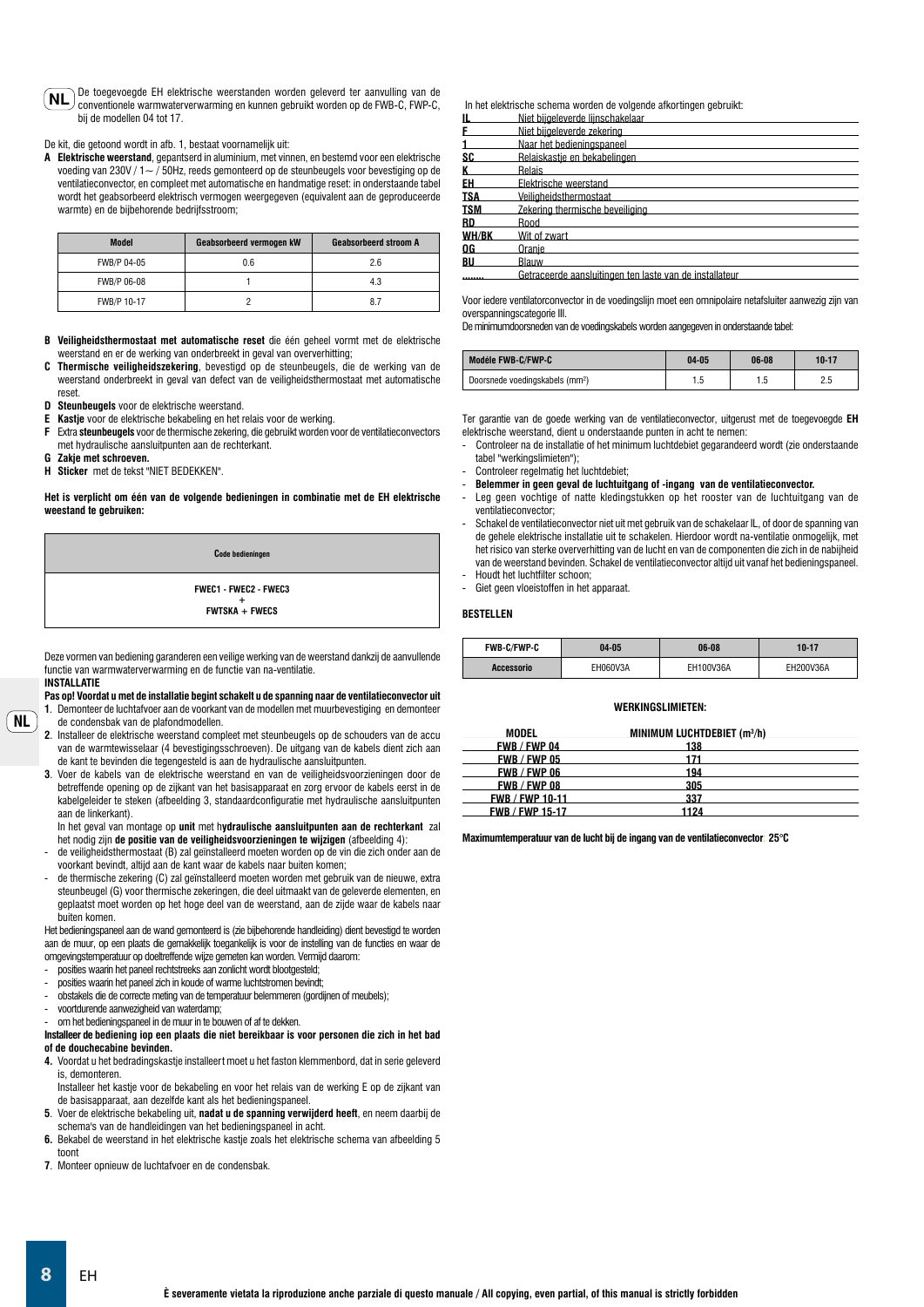

Kellékek integrálja a hagyományos melegvíz elektromos ellenállás további EH is használhatóak a FWB-C, FWP-C a modellek 04-17. **HU**

Az 1-es ábrán bemutatott csomagban a következô alkatrészek találhatóak:

**A** A 230V / 1~ / 50Hz árammal táplálható alumínium bordázattal megerôsített **elektromos ellenállások**, a levegôkonvektor elôre összeállított tartószerkezete, valamint az automata illetve a manuális biztonsági jelzôberendezés: az alábbi táblázat tartalmazza a leadott hômennyiséggel azonos nagyságú teljesítményre és a felhasznált áramra vonatkozó adatokat;

| <b>Modell</b> | Felhasznált teljesítmény<br>kW | Felhasznált áram A |
|---------------|--------------------------------|--------------------|
| FWB/P 04-05   | 0.6                            | 2.6                |
| FWB/P 06-08   |                                | 4.3                |
| FWB/P 10-17   |                                | 8.7                |

- **B Az automata biztonsági termosztát** megfelel az elektromos ellenállásnak, túlmelegedés esetén leállítja a szerkezet működését;
- **C A biztonsági olvadóbiztosíték**, amely a szerelvényhez kapcsolódik, az automata biztonsági termosztát meghibásodása esetén megszakítja az elektromos ellenállás működését.
- **D** Az elektromos ellenállás **szerelvénye**
- **E Az elektromos szerelvény-doboz** elektromos vezetékekkel és a működést irányító relével.
- **F** A kiegészítô olvadóbiztosítékhoz tartozó tartóelem, jobboldali vízbevezetéses levegôkonvektorok használata esetére.
- **G Csavarok**.
- **H Öntapadó matrica**: NEM SZABAD LEFEDNI!

#### **Az EH elektromos ellenállásokhoz a következô utasítások egyikét kötelezô mellékelni:**

**Vezérlési kódok FWEC1 - FWEC2 - FWEC3 + FWTSKA + FWECS**

Ezek a vezérlések garantálják az ellenállás biztonságos működését, amely a melegvizes fűtést kiegészítô működésnek és az utóventillállásnak is köszönhetô. **FELSZERELÉS**

- **Figyelem! A felszerelés megkezdése elôtt áramtalanítsuk a levegôkonvektort! 1.** A falra szerelhetô változat esetében elôször szereljük le az elülsô részt, a
- mennyezeti változatról pedig a kondenz-tartályt. **2.** Szereljük fel a komplett elektromos ellenállást, 4 csavarral rögzítsük a hôszabályozó oldalára. A vezetékeket a vízbevezetéssel ellentétes oldalon vezessük ki.
- **3.** Az elektromos ellenállás huzalait és a biztonsági elemeket az alapegység oldalán levô, az erre a célra kialakított nyíláson vezessük ki, de ügyeljünk arra, hogy a huzalokat már korábban befűzzük a huzalvezetôbe (3-es ábra, a baloldali vízbevezetésű változat sztandard leírása).

A **jobboldali vízbevezetésű levegőkonvektorok esetében meg kell változtatni a biztonsági berendezések helyzetét** (4-as ábra):

- a biztonsági termosztátot (B) helyezzük el a frontális borda alsó részére, a huzalok kivezetésével megegyezô oldalon;
- a hôolvadóbiztosítékot (C) cseréljük ki az új, mellékelt elemmel (G), a huzalok kivezetésével megegyezô oldal felsô részén helyezzük el azt.

A vezérlőpanel falra történő szerelésénél (lásd a kézikönyvet) azt a fal egy olyan részére erősítsük fel, amelyen könnyen hozzáférhetô legyen, ha a működését szabályozni kívánjuk, és hogy megfelelôen mérje a környezet hômérsékletét is:

- ennek érdekében kerüljük el, hogy
- közvetlenül ki legyen téve a napsugár hatásának;
- valamilyen tárgy (függöny vagy bútor) megakadályozza abban, hogy helyesen mérje a helyiség hômérsékletét;
- folyamatosan párás levegôben kelljen működnie;
- ne feddjük le panelt, és ne is falazzuk be.

**Úgy szereljük fel a vezérlőt, hogy fürdôkádban vagy zuhany alatt tartózkodó személyek semmilyen körülmények között se érhessenek hozzá.**

- **4**. Mielott beszerelné a leágazó dobozt, távolítsa el a gyárilag felszerelt "faston" sorkapcsot. Szereljük fel a huzal-dobozt és a működést irányító relét (E) az alapegységnek
- azon az oldalán, ahol a vezérlôpanel is van. **5**. **Árammentes állapotban** kössük be a vezetékeket, nagyon figyelmesen kövessük
- a vezérlőpanelhez mellékelt kézikönyv elôírásait. **6.** Kösse be az ellenállást a villamos dobozba, mint ahogy az 5. ábrán levő villamos
- rajz mutatja. **7**. Tegyük a helyére az elülsô fedôrészt vagy a tartályt.

#### A villamos rajzon az alábbi rövidítések láthatók:

**IL** Soros megszakító, nem tartozik a készletbe **F** Olvadóbiztosíték, nem tartozik a készletbe 1 Vezérlőpanelhez<br>**SC** Relé doboz és ka **SC** Relé doboz és kábelek **K** Relé<br>**EH** Flekt **EH Elektromos ellenállás<br><b>TSA** Biztonsági termosztát **TSA** Biztonsági termosztát<br>**TSM** Biztonsági hővédelmi **TSM** Biztonsági hővédelmi olvadóbiztosíték<br>**RD** Piros **RD** Piros **WH/BK** Fehér és fekete **OG** Narancs<br>**BU** Kék **BU** Kék **........** Beszerelő feladatát képező csatlakozások

A fan coilt ellátó elektromos vezetékre szereljen fel egy III. túlfeszültségvédelmiosztályba sorolható omnipoláris megszakítót.

A huzalok minimális szekciójának adatait az alábbi táblázat tartalmazza:

| Modéle FWB-C/FWP-C                          | 04-05 | 06-08 | 10-17     |
|---------------------------------------------|-------|-------|-----------|
| Tápálò huzalok szekciòja (mm <sup>2</sup> ) |       |       | າເ<br>ں ے |

A EH addicionális elektromos ellenállással felszerelt levegôkonvektor helyes működéséhez vegyük figyelembe az alábbiakat is:

- Gyôzôdjünk meg arról, a felszerelést követôen, hogy a szükséges minimális levegôáramlás biztosítva legyen (lásd a Működés határértékei c. táblázatot); - Idôközönként ellenôrizzük a levegôáramlást;
- **Semmilyen körülmények között se fedjük le a levegôventillátor levegôt beszívó és kiáramoltató nyílását.**
- Ne tegyünk a konvektor levegôt kiáramoltató rácsára nedves, vizes ruhákat.
- A levegôkonvektort ne az IL kapcsolóval kapcsoljuk ki, de ne is húzzuk ki a konektorból, mert ezzel megakadályozzuk az utóventillálást, és így a levegô és az ellenállások melletti részek túlmelegedése következhetne be. A levegôkonvektort mindig a vezérléssel kapcsoljuk ki.
- Tartsuk tisztán a tiszta levegô szűrôjét;
- Ne öntsünk folyadékot a szerkezet belsejébe.

### **A MEGRENDELÉS MÓDJA**

| <b>FWB-C/FWP-C</b> | 04-05    | 06-08     | 10-17     |
|--------------------|----------|-----------|-----------|
| Alkatrészek        | EH060V3A | EH100V36A | EH200V36A |

#### **A MŰKÖDÉS HATÁRÉRTÉKEI :**

| <b>MODELL</b>          | MINIMÁLIS LEVEGÔ ÁRAMOLTATÁS (m3/h) |  |
|------------------------|-------------------------------------|--|
| <b>FWB / FWP 04</b>    | 138                                 |  |
| <b>FWB / FWP 05</b>    | 171                                 |  |
| <b>FWB / FWP 06</b>    | 194                                 |  |
| <b>FWB / FWP 08</b>    | 305                                 |  |
| <b>FWB / FWP 10-11</b> | 337                                 |  |
| <b>FWB / FWP 15-17</b> | 1124                                |  |

**A levegôkonvektorba belépô levegô maximális hômérséklete: 25°C**

**HU**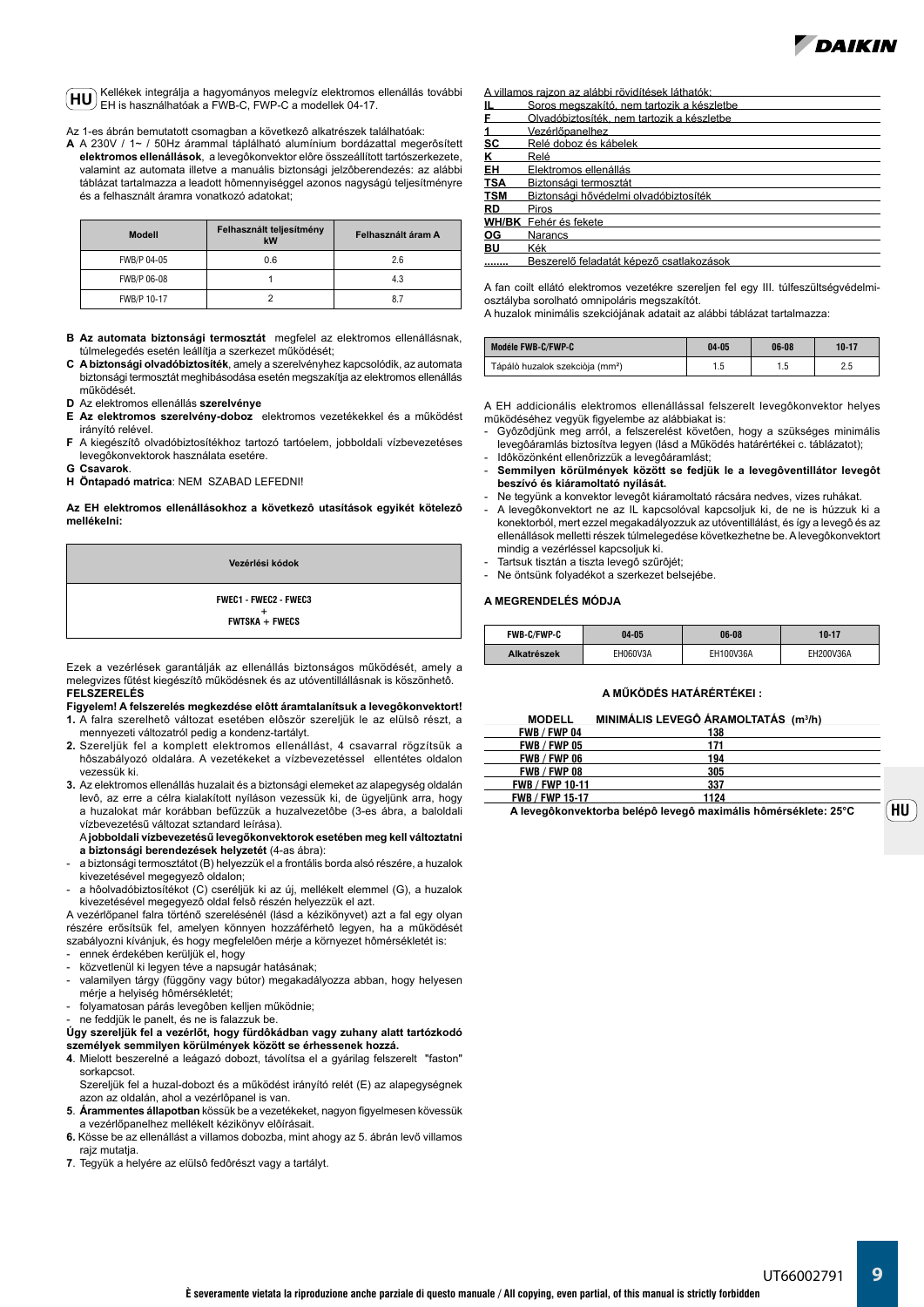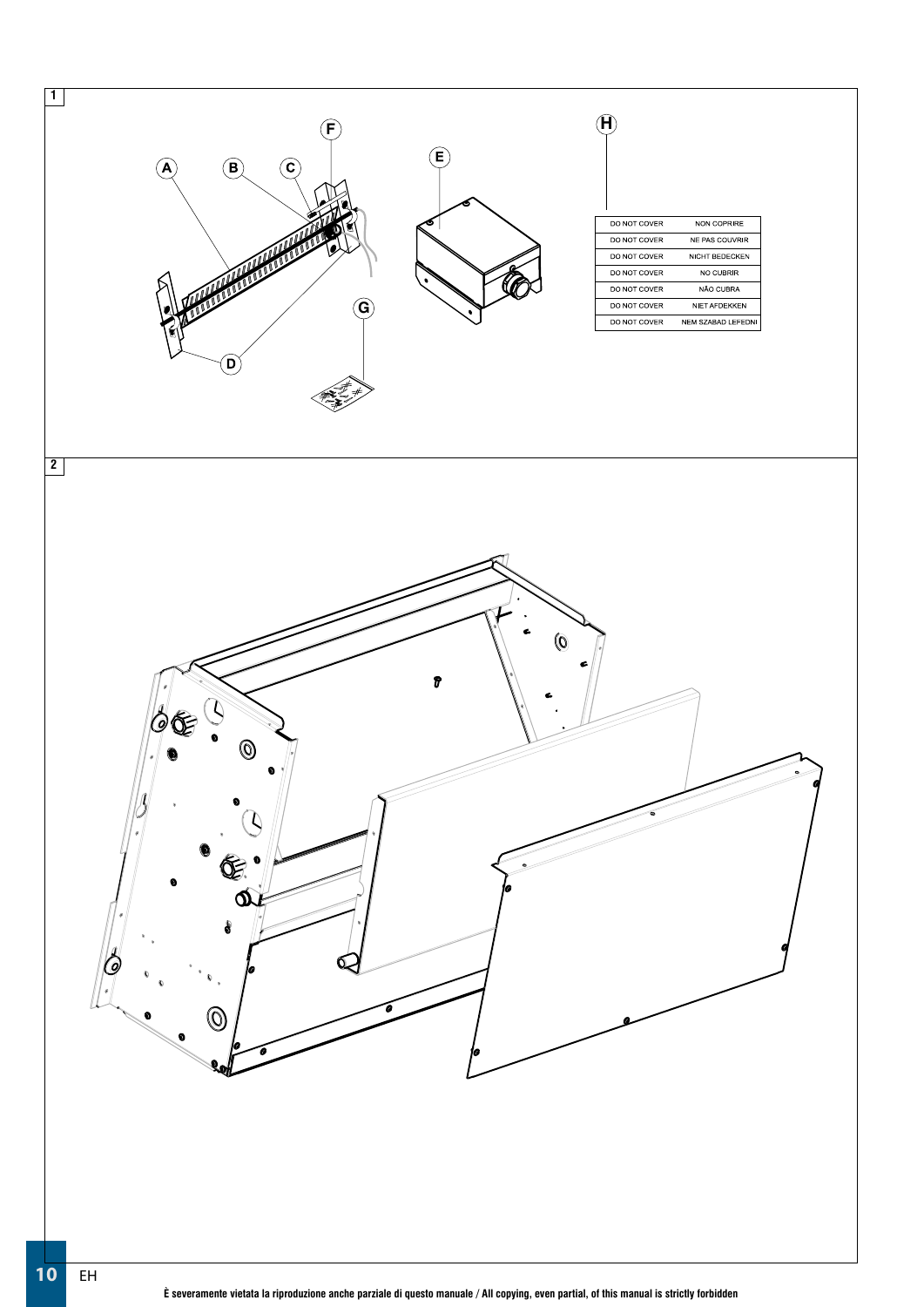DAIKIN



**È severamente vietata la riproduzione anche parziale di questo manuale / All copying, even partial, of this manual is strictly forbidden**